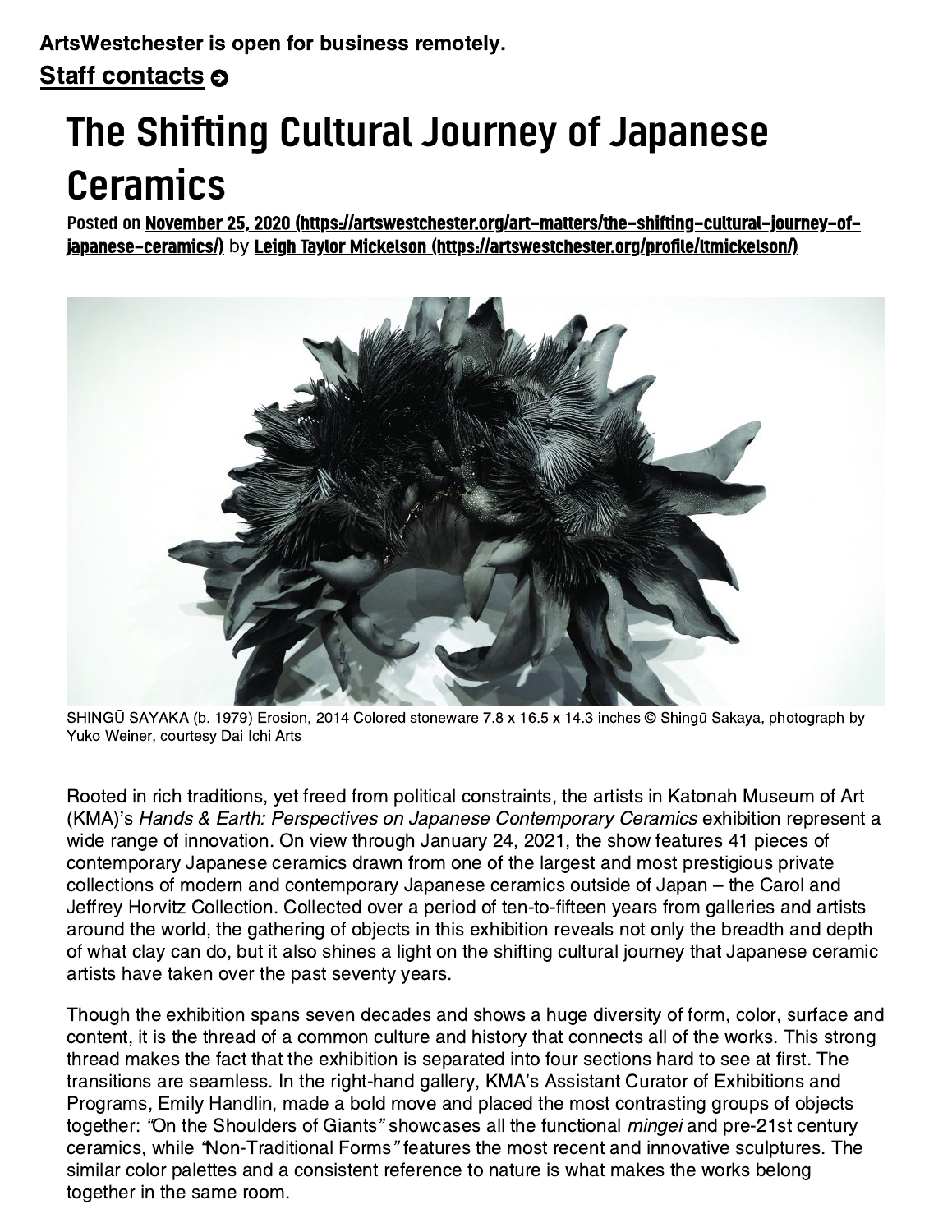The mengei movement of the 1920s and '30s is considered to have "set the stage for the modern era" in Japanese ceramics. Artists of this era revitalized ceramic traditions that were on the verge of extinction. A giant in this movement, Hamada Shōji, whose unassuming though glorious ironglazed jar sits quietly amongst other early functional vessels in the exhibition, attained unsurpassed recognition at home and abroad for his simple approach to functional ceramics. Hamada influenced hundreds of Western potters and his legacy continues to do so today.

Andrew Maske, Associate Professor of Art History at the University of Kentucky, declares in his Hands & Earth catalog essay that "the end of World War II truly marks the beginning of contemporary ceramics in Japan." Newly exposed to influences from around the world, Japanese artists felt they had the freedom to think and work differently. We see evidence of this in the "Non-Traditional Forms" section of the exhibition. The wall text reads: "Unconstrained by tradition or the need to balance form and function, artists working today view clay as a radical medium for experimentation and expression." Five of the ten artists in this group happen to be women, who had been largely excluded from the history of ceramics in Japan until recently. Futamura Yoshimi's Big Birth, a large stoneware sculpture with porcelain slip, reigns in the room and brings to mind a mighty tree that is about to bring forth some form of life, while also unveiling the primal properties of the material itself. That strength and earthiness is contrasted by the delicacy of Shingu Sayaka's flower sculpture, which is so intricate that it is hard to believe it is made of a material that is dug from the earth.

In the left-hand gallery is "Modern Interpretations of Traditional Regional Ceramics," which includes functional vessels by craftsmen who are working today but still use traditional methods and materials. In this section are the crusty yet undeniably beautiful wood-fired works that revel in the imperfect and the unpredictability of the material, often described by the Japanese aesthetic wabisabi.

Then, Modern Uses of Traditional Glazes features artists who create non-functional, sculptural work with interesting, modern forms but use traditional glazes like celadon. One of the most exquisite works in the exhibition is by the youngest artist. Born in 1987, Kino Satoshi's Fall Wind-Eye, a celadon-glazed porcelain feat that defies gravity, sits nearby Yagi Akira's celadon nesting bowls, which are technically functional, but the smallest bowl holds less than a teaspoon. One sculptural, the other functional; both are a study of precision and abstraction rooted in Japanese tradition and aesthetic.

As a whole, Hands & Clay uncovers the breadth of what is happening in contemporary ceramics in Japan. It helps its viewers to understand a place in which clay has been rooted in the culture for generations, revered for what it is today and always has been – a marvel.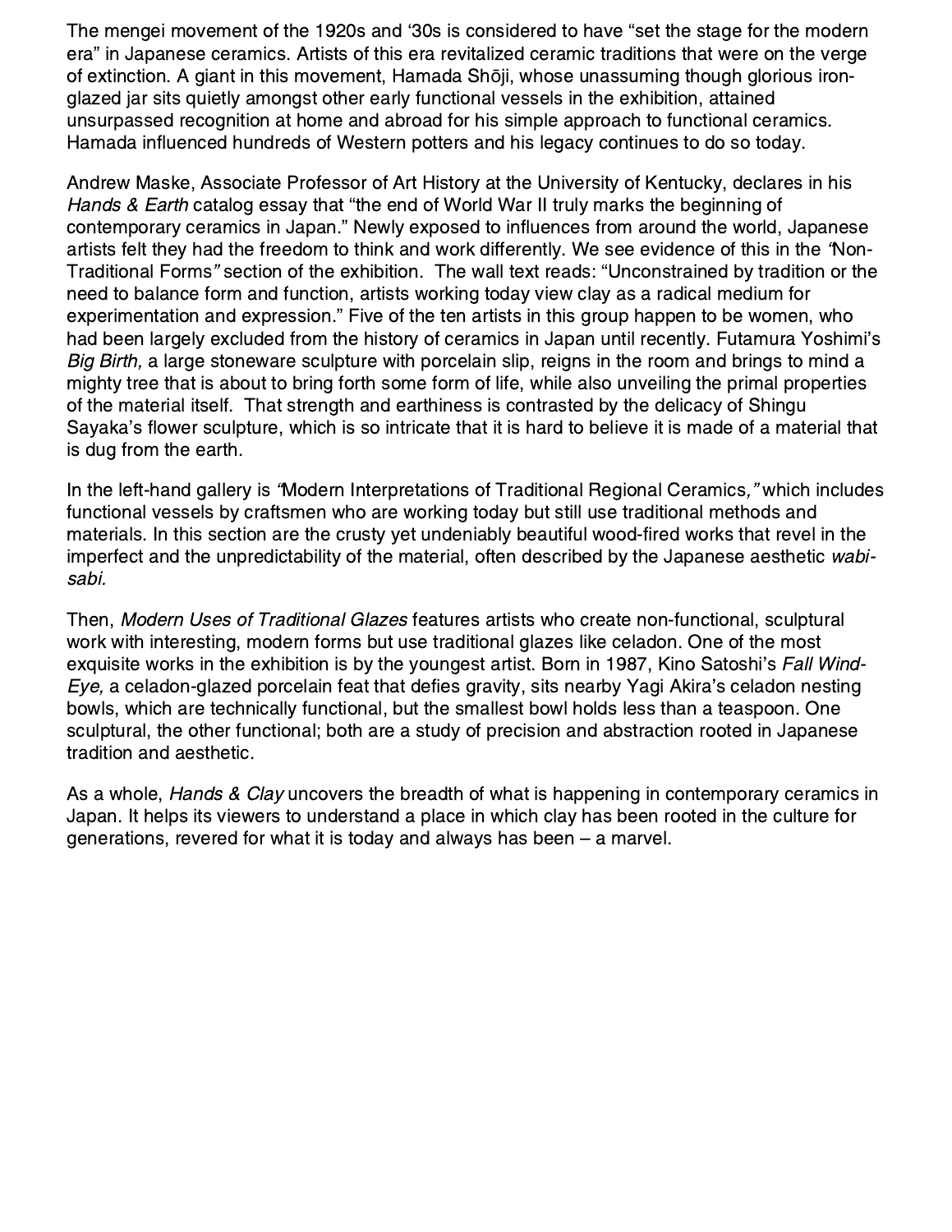

HAMADA SHŌJI (1894-1978) Untitled, ca. 1960 Amber iron-glazed stoneware 11.25 x 11 inches © Hamada Shōji, photograph by Richard Goodbody, courtesy Joan B. Mirviss

[Leigh Taylor Mickelson \(http://www.leightaylormickelson.com\)](http://www.leightaylormickelson.com/) is an artist, writer, curator, and independent consultant working with arts businesses and nonprofits to help them develop and grow.

A version of this article first appeared in the July issue of ArtsNews, ArtsWestchester's monthly publication. ArtsNewsis distributed throughout Westchester County. A digital copy is also available at [artsw.org/artsnews \(https://artswestchester.org/news/arts-news/\)](https://artswestchester.org/news/arts-news/).

## MORE FROM AS A MATTER OF ART BLOG